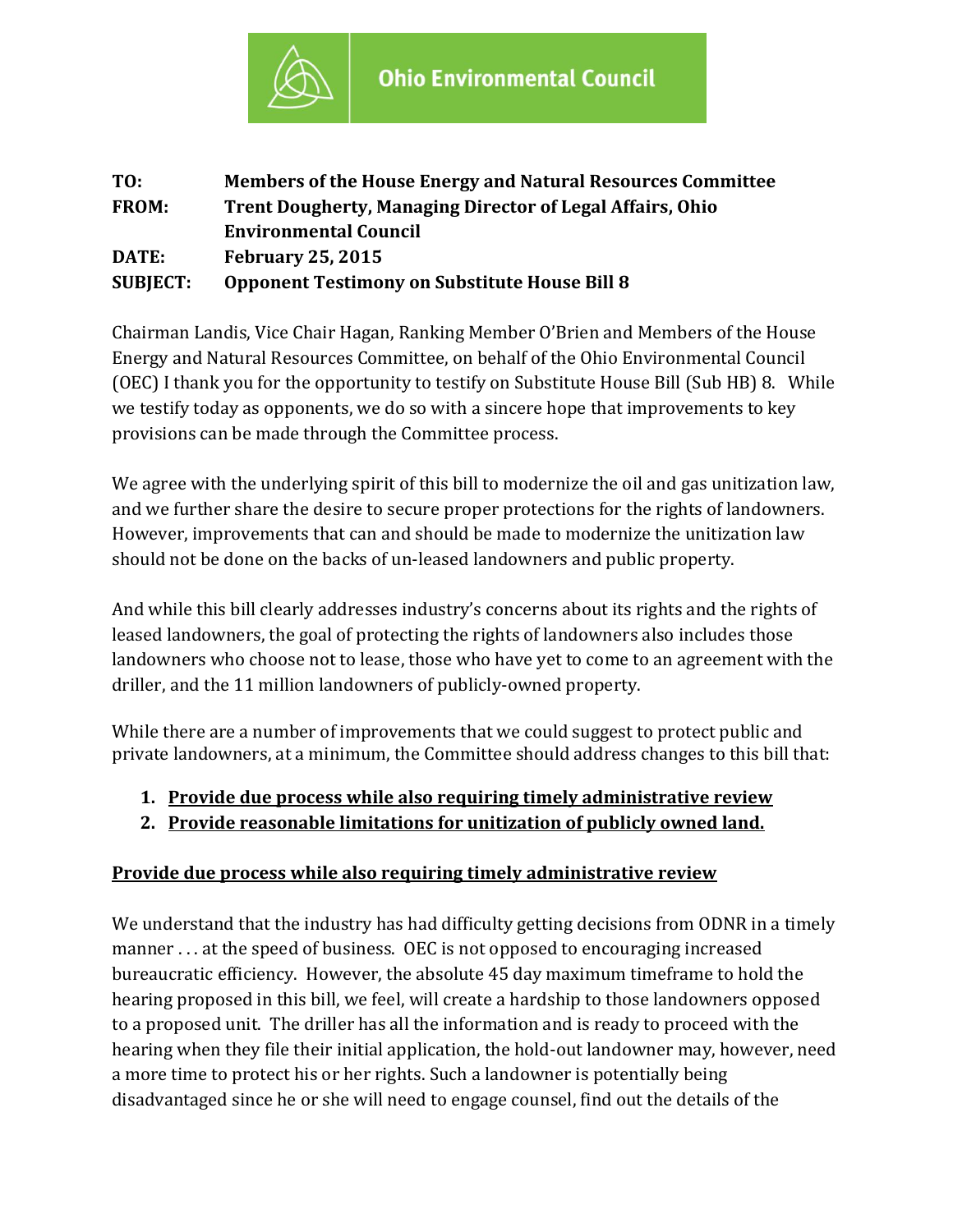drilling unit and figure out how to defend a difficult process with formulas few can understand on capital allocation, return, interest, etc.

To facilitate due process, **OEC recommends providing in the law the option for the chief to suspend or extend the time period upon application of an affected landowner**. If the affected landowner demonstrates that additional time is needed to adequately prepare his or her case to defend property rights, due process requires that accommodations be made. Even with an extension of 30 days, the decision from ODNR would be made in less time than the Division's current 120 day timeframe, testified to last week.

## **Provide reasonable limitations for unitization of publicly owned land.**

Ninety-nine days ago the 130<sup>th</sup> House passed an amendment to section 1509.28, stating that ". . . the chief shall issue an order for the operation of a pool or part of a pool that encompasses a unit area for which all of the mineral rights for oil and gas are owned by the department of transportation." That language was tailored to fix a problem with Highways and other Department of Transportation-owned land blocking otherwise viable units. This language also appeared in the *As Introduced* version of HB 8.

The Sub bill, however, greatly expands this provision to encompass all state land, and all land owned by a political subdivision. To support such greatly expanded language in the sub-bill, industry, in its testimony last week, identified the ODOT highways, along with Department of Administrative Services owned property, and ODNR owned property not currently in use, as problems to unitization. If these are "real world problems," as industry described them, then this legislation should look to fix those problems. However, instead of a tailored approach to fix specific problems, this bill creates potentially more problems:

- 1) The bill appears to circumvent the spirit (if not the letter) of 1509.73's state parcel nomination process.
- 2) This language could be read to retain the legal protection for state nature preserves (SNPs), as the prohibition on leasing SNPs is found in division  $(I)$  of 1509.73<sup>1</sup>, a section of the code not referenced in the amended provision. However, the language in division (I) only protects SNPs from nomination and leasing that occurs under

 $\overline{a}$ 

section 1517.01 of the Revised Code that is owned or controlled by a state agency shall not be nominated or leased under this section for the purpose of exploring for and developing and producing oil and natural gas resources."